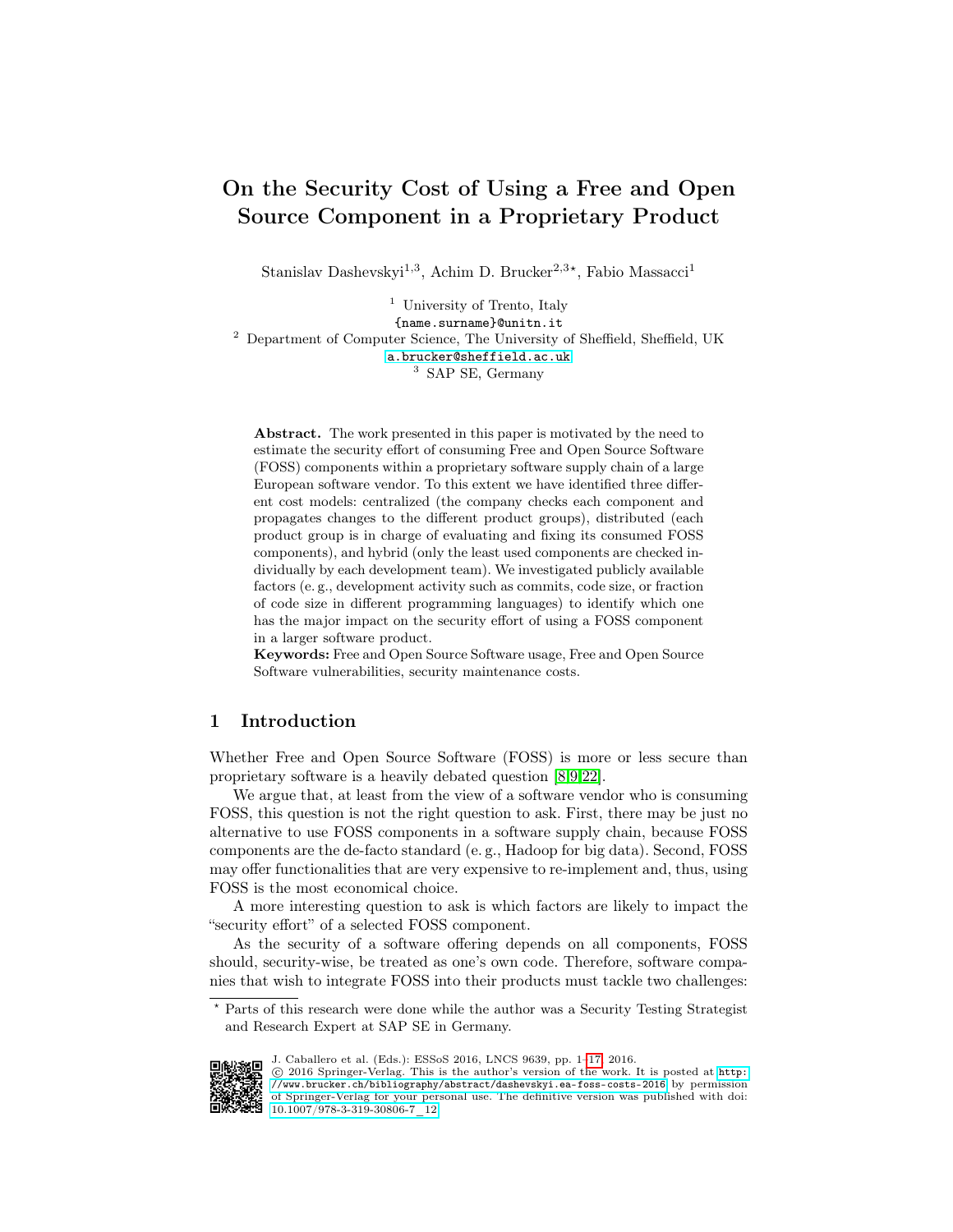the selection of a FOSS product and its maintenance. In order to meet the FOSS selection challenge, large business software vendors perform a thorough security assessment of FOSS components that are about to be integrated in their products by running static code analysis tools to verify the combined code base of a proprietary application and a FOSS component in question, and by performing a thorough audit of the results. The security maintenance problem is not easier: when a new security issue in a FOSS component becomes publicly known, a business software vendor has to verify whether that issue affects customers who consume software solutions where that particular FOSS component was shipped by the vendor. In ERP systems and industrial control systems this event may occur years after deployment of the selected FOSS product.

Addressing either problem requires expertise about both the FOSS component and software security. This combination is usually hard to find and resources must be allocated to fix the problem in a potentially unsupported product. It is therefore important to understand which characteristics of a FOSS component (number of contributors, popularity, lines of code or choice of programming language, etc.) are likely to be a source of "troubles". The number of vulnerabilities of a FOSS product is only a part of a trouble: a component may be used by hundreds of products.

Motivated by the need to estimate the efforts and risks of consuming FOSS components for proprietary software products of a large European software vendor – SAP SE, we investigate the factors impacting three different cost models:

- 1. The centralized model, where vulnerabilities of a FOSS component are fixed centrally and then pushed to all consuming products (and therefore costs scale sub-linearly in the number of products)
- 2. The distributed model, where each development [te](#page-3-0)am fixes its own component [a](#page-6-0)nd effort scales linearly with usage
- 3. The hybrid model, where only the least used FOSS components are selected and [m](#page-8-0)aintained by [in](#page-12-0)dividual development team

In the rest of the paper we de[scr](#page-14-1)ibe the FOSS consumption in SAP (§2), introduce our research question and the three security effort models (§3), and discuss related works (§4). Then we present the data sources used for analyzing the impact factors (§5), describe each variable in detail and discuss the expected relationships between them  $(\S6)$ . Next we  $(\S7)$  discuss the statistical analysis of the data. Finally we conclude and outline future work (§8).

# 2 FOSS Consumption at SAP

SAP's product portfolio ranges from small (mobile) applications to large scale ERP solutions that are offered to customers on-premise as well as cloud solutions. This wide range of options requires both flexibility and empowerment of the (worldwide distributed) development teams to choose the software development model that fits their needs best while still providing secure software.

While, overall, SAP is using a large number of FOSS components, the actual number of such components depends heavily on the actual product. For example,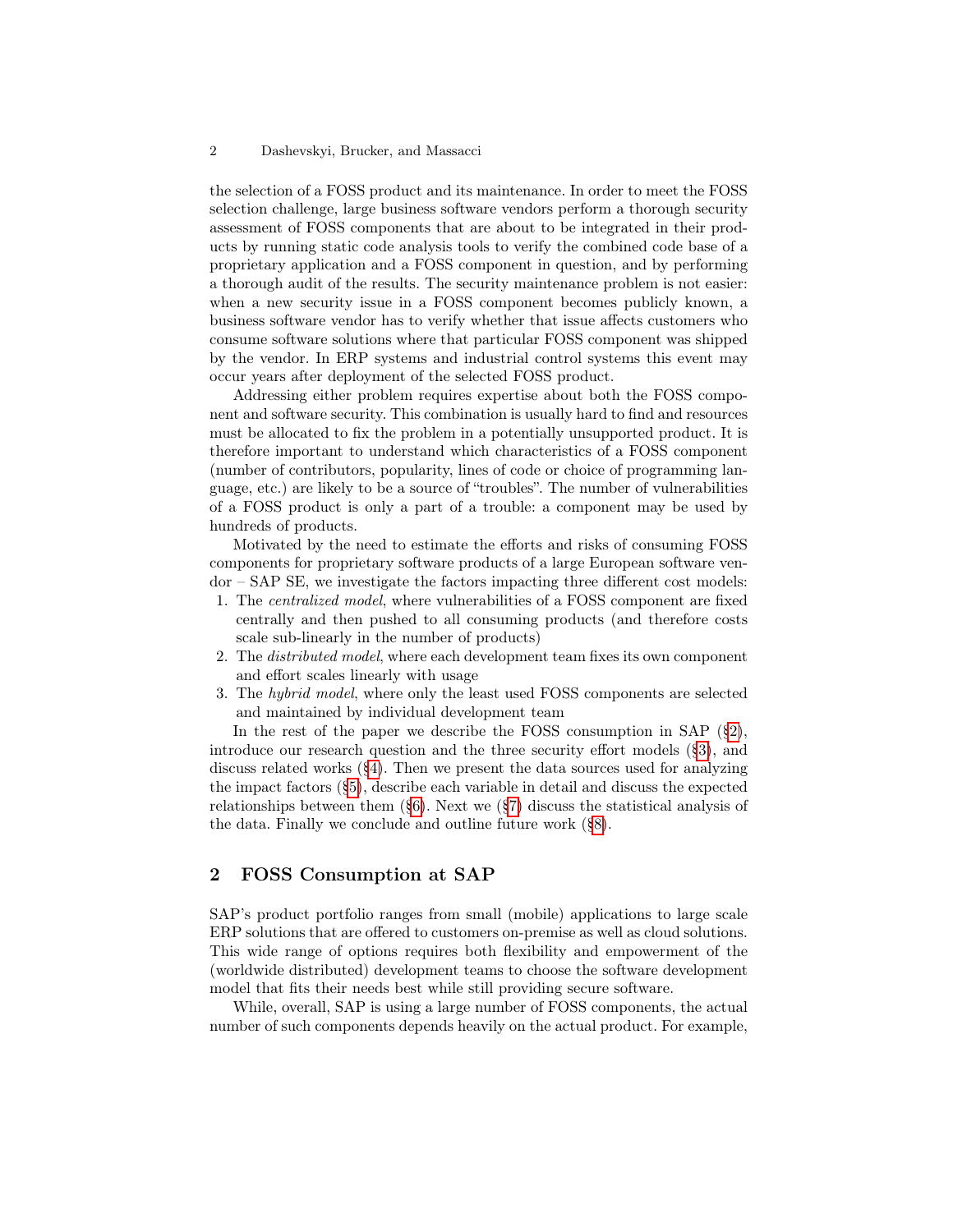| Language Portion |        | Vulnerability    | Portion  | Vulnerability           | Portion |
|------------------|--------|------------------|----------|-------------------------|---------|
| Java             | $40\%$ | DoS              | 30.8%    | Gain Privileges         | $3.1\%$ |
| $C++$            | $30\%$ | Code execution   | $20.3\%$ | Directory Traversal     | $2.4\%$ |
| <b>PHP</b>       | $13\%$ | Overflow         | $16.6\%$ | Memory Corruption       | $2.2\%$ |
| $\mathcal{C}$    | $10\%$ | Bypass Something | $10.3\%$ | <b>CSRF</b>             | $0.9\%$ |
| JavaScript       | $5\%$  | Gain Information | $7.1\%$  | HTTP response splitting | $0.3\%$ |
| Other            | $1\%$  | XSS              | $5.9\%$  | SQL injection           | $0.1\%$ |

Table 1: Our sample of FOSS projects and their historical vulnerability data (a) Languages (b) Distribution of vulnerability types

the traditional SAP systems in ABAP usually do not contain a lot of FOSS components; the situation is quite the opposite for recent cloud offerings based on OpenStack (http://www.openstack.com) or Cloud Foundry (https://www. cloudfoundry.org/).

For each vulnerability that is published for a consumed FOSS component, an assessment is done to understand whether the vulnerability makes the consuming SAP product insecure. In this case, a fix needs to be developed and shipped to SAP customers. For example, in 2015 a significant number of SAP Security Notes (i. e., patches) fixed vulnerabilities in consumed FOSS components.

Overall, this results in additional effort both for the development teams as well as the teams that work on the incident handling (reports from customers). Thus, there is a need for approaches that support SAP's development teams in estimating the effort related to maintain the consumed FOSS components.

To minimize the effort associated with integrating FOSS components as well as to maximize the usability of the developed product, product teams consider different factors. Not all of them are related to security: e. g., the compatibility of the license as well as requests from customers play an important role as well. From a effort and security perspective, developer teams currently consider:

- How widely a component is used within SAP? Already used components require lower effort as licensing checks are already done and internal expertise can be tapped. Thus, effort for fixing issues or integrating new versions can be shared across multiple development teams.
- Which programming languages and build systems are used? If a development team has already expertise in them, a lower integration and support effort can be expected.
- What maintenance lifecycle is used by the FOSS components? If the security maintenance provided by the FOSS community "outlives" the planned maintenance lifecycle of the consuming SAP product, only the integration of minor releases in SAP releases would be necessary.
- How active is the FOSS community? Consuming FOSS from active and wellknown FOSS communities (e. g., Apache) should allow a developer team to leverage external expertise as well as externally provided security fixes.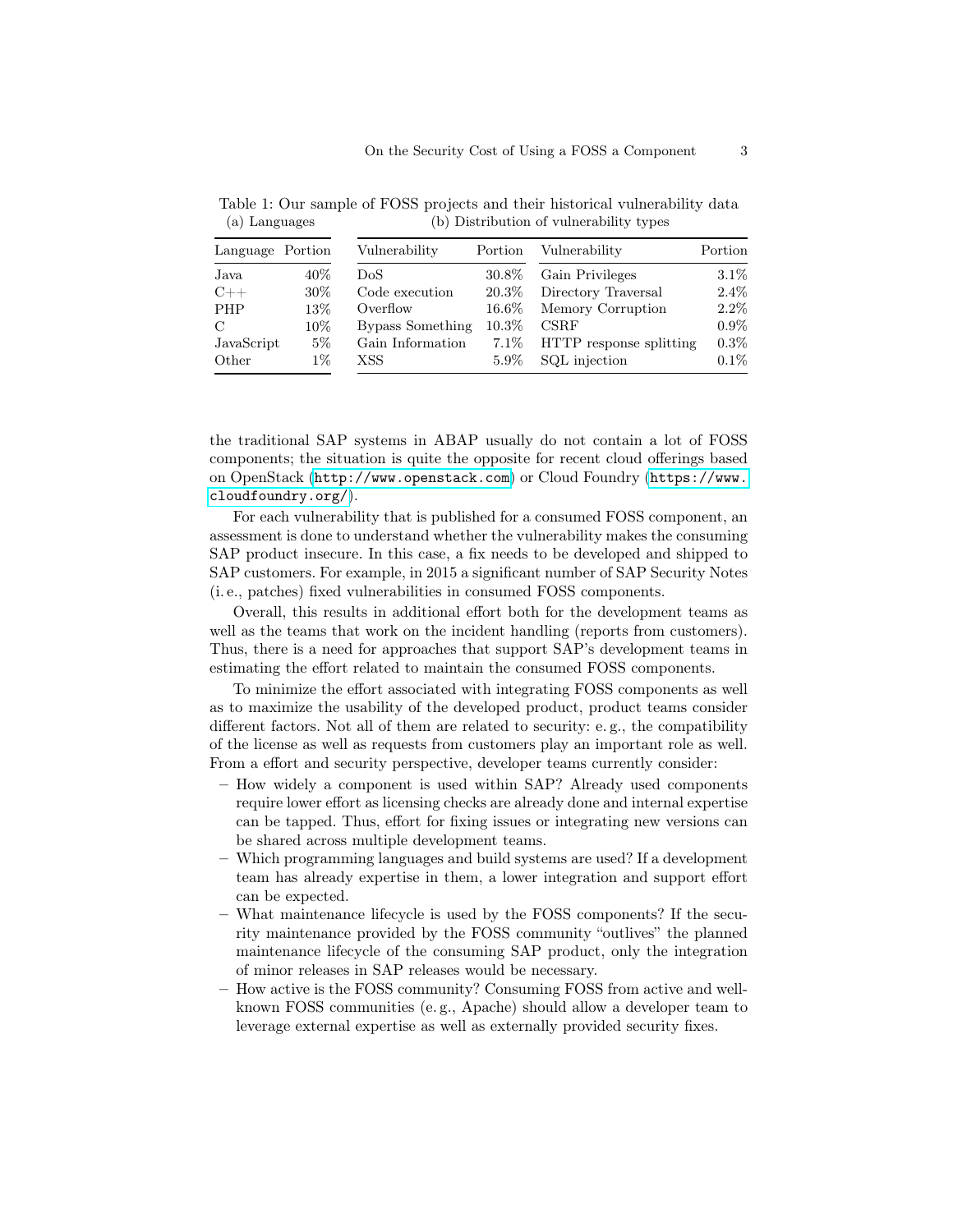<span id="page-3-0"></span>Table 1 illustrates the characteristics of a selection of FOSS components used within SAP. We have chosen the most popular 166 components used by at least 5 products.

# 3 Research Question and Cost Models

Considering the above disc[ussi](#page-16-1)[on](#page-16-2) we can summarize our research question:

RQ Which factors have significant impact on the security effort to manage a FOSS component in centralized, distributed, and hybrid cost models?

A key question is to understand how to capture effort in broad terms. In this respect, there are three critical activities that are generated by using FOSS components in a commercial software company [29,26] and specifically at SAP: the analysis of the licenses, security analysis, and maintenance. Licensing is out of scope for this work, and we focus on the other two stages.

In the previous section we have already sketched some of the activities that the security team must perform in both stages. A development team can be assigned to a maintenance which includes several tasks, security maintenance being only one of them. Therefore, it is close to impossible to get analytical accounting for security maintenance to the level of individual vulnerabilities. Further, when a FOSS component is shared across different consuming applications, each development team can differ significantly in the choice of the solution and hence in the effort to implement it.

Therefore, we need to find a proxy for the analysis of our three organizational models. Preliminary discussion with developers and company's researchers suggested the combination of vulnerabilities of the FOSS component itself and the number of company's products using it. A large number of vulnerabilities may be the sign of either a sloppy process or a significant attention by hackers and may warrant a deeper analysis during the selection phase or a significant response during the maintenance phase. This effort is amplified when several development teams are asking to use the FOSS component as a vulnerability which eschewed detection may impact several hundred products and may lead to several security patches for different products.

We assume that the effort structure has the following form

$$
e = e_{\text{fixed}} + \sum_{i=1}^{m} e_i \tag{1}
$$

where  $e_i$  is a variable effort that depends on the *i*-th FOSS component, and  $e_{\text{fixed}}$  is a fixed effort that depends on the security maintenance model (e.g., the initial set up costs). For example, with a distributed security maintenance approach an organization will have less communication overhead and more freedom for developers in distinct product teams, but only if a small number of teams are using a component.

<sup>4</sup> Dashevskyi, Brucker, and Massacci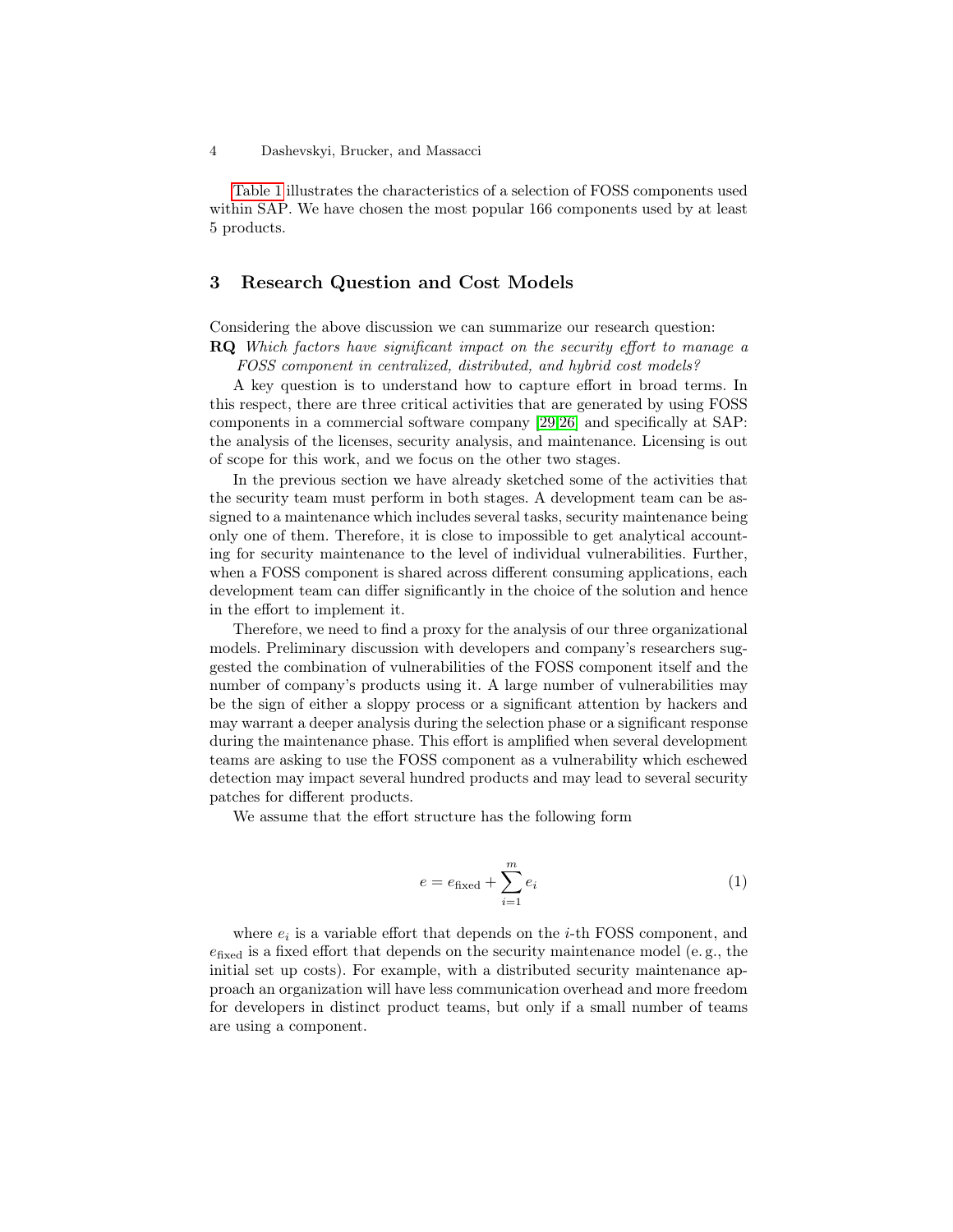Let  $|vulns_i|$  be the number of vulnerabilities that have been cumulatively fixed for the *i*-th FOSS component and let  $|products_i|$  be the number of proprietary products that use the component:

1. In the centralized model a security fix for all instances of a FOSS component is issued once by the security team of the company and then distributed between all products that are using it. This may happen when, as a part of FOSS selection process, development teams must choose only components that have been already used by other teams and are supported by the company. To reflect this case the effort for security maintenance scales logarithmically with the number of products using a FOSS component.

$$
e_i \propto \log(|vulns_i| * |products_i|)
$$
 (2)

2. The distributed model covers the case when security fixes are not centralized within a company, so each development team has to take care of security issues in FOSS components that they use. In this scenario the effort for security maintenance increases linearly with the number of products using a FOSS component.

$$
e_i \propto |vulns_i| * |products_i| \tag{3}
$$

3. The hybrid model combines the two previous models: security issues in the least consumed FOSS components (e. g., used only by lowest quartile of products consuming FOSS) are not fixed centrally. After this threshold is reached and some effort linearly proportional to the threshold of products to be considered has been invested, the company fixes them centrally, pushing [t](#page-5-0)he changes to the remaining products.

$$
e_i \propto \begin{cases} |vulns_i| * |products_i| & \text{if } |products_i| \le p_0 \\ p_0 * |vulns_i| + \log(|vulns_i| * (|products_i| - p_0)) & \text{otherwise} \end{cases}
$$
(4)

As shown in Figure 1, the hybrid model is a combination of the distributed model and centralized model, when centralization has a steeper initial cost. The point  $V_0$  is the switching point where the company is indifferent between the centralized and distributed cost models. The hybrid model captures the possibility of a company to switch models after (or before) the indifference point. The fixed effort of the centralized model is obviously higher than the one of a distributed model (e. g., setting up a centralized vulnerability fixing team, establishing and communicating a fixing process, etc.).

Hence, we extend the initial function after the threshold number of products  $p<sub>0</sub>$  is reached so that only a logarithmic effort is paid on the *remaining* products. This has the advantage of making the effort  $e_i$  continuous in  $|products_i|$ . An alternative would be to make the cost logarithmic in the overall number of products after  $|products_i| > p_0$ . This would create a sharp drop in the effort for the security analysis of FOSS components used by several products after  $p_0$ is reached. This phenomenon is neither justified on the field, nor by economic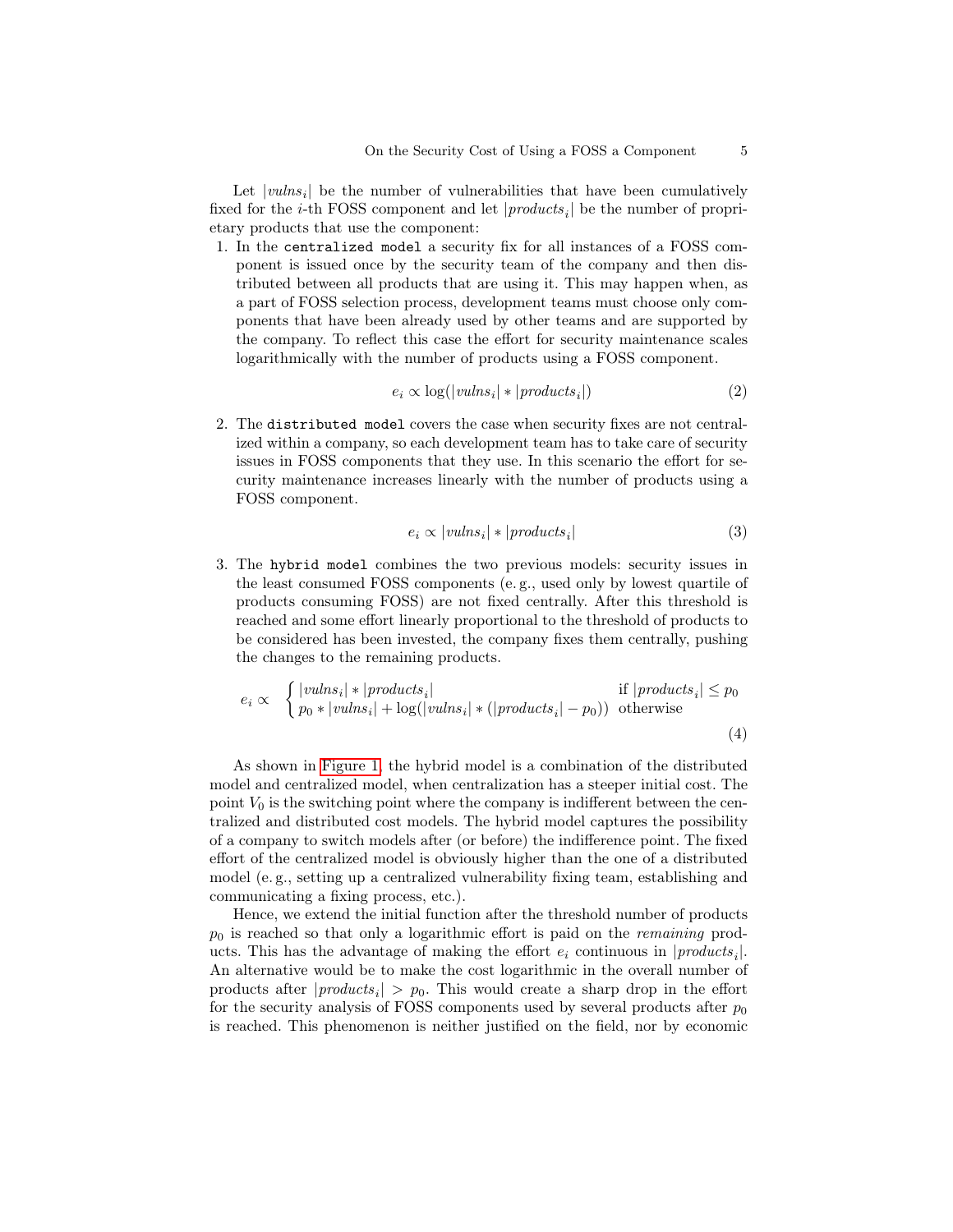<span id="page-5-0"></span>6 Dashevskyi, Brucker, and Massacci



Fig. 1: Illustration of the three cost models

theory. In the sequel, we have used for  $p_0$  the lowest quartile of the distribution of the selected products.

We are not aiming to select a particular model – we consider them as equally possible scenarios. Our goal is to see which of the FOSS characteristics can have impact on the effort when such models are in place, keeping in mind that this impact could differ from one model to another.

We now define the impact that the characteristics of the  $i$ -th FOSS component have on the expected effort  $e_i$  as a (not necessarily linear) function  $f_i$  of several variables and a stochastic error term  $\epsilon_i$ :

$$
e_i = f(x_{i1}, \dots, x_{il}, y_{il+1}, \dots, y_{im}, d_{im+1}, \dots, d_n) + \epsilon_i
$$
\n(5)

The variables  $x_{ij}$ ,  $j \in [1, l]$  impact the effort as scaling factors, so that a percentage change in them also implies a percentage change in the expected effort. The variables  $y_{ij}, l \in [l+1, m]$  directly impact the value of the effort. Finally, the dummy variables  $d_{ij}$ ,  $j \in [m+1,n]$  denote qualitative properties of the code captured by a binary classification in  $\{0, 1\}.$ 

For example, in our list the 36-th component is "Apache CXF" and the first scaling factor for effort is the number of lines of code written in popular programming languages so that  $x_{i,1} \doteq \log Popular_i$ , and  $x_{36,1} = 627,639$ .

Given the above classification we can further specify the impact equation for the i-th component as follows

$$
\log(e_i) = \beta_0 + \log(\prod_{j=1}^l (x_{ij} + 1)^{\beta_j}) + \sum_{j=l+1}^m \beta_i * e_{ij}^y + \sum_{j=m+1}^n \beta_i * d_{ij} + \epsilon_i \tag{6}
$$

where  $\beta_0$  is the initial fixed effort for a specific security maintenance model.

These models focus on technical aspects of security maintenance of consumed FOSS components putting aside all organizational aspects (e. g., communication overhead). For organizational aspects please see ben Othmane et al. [4].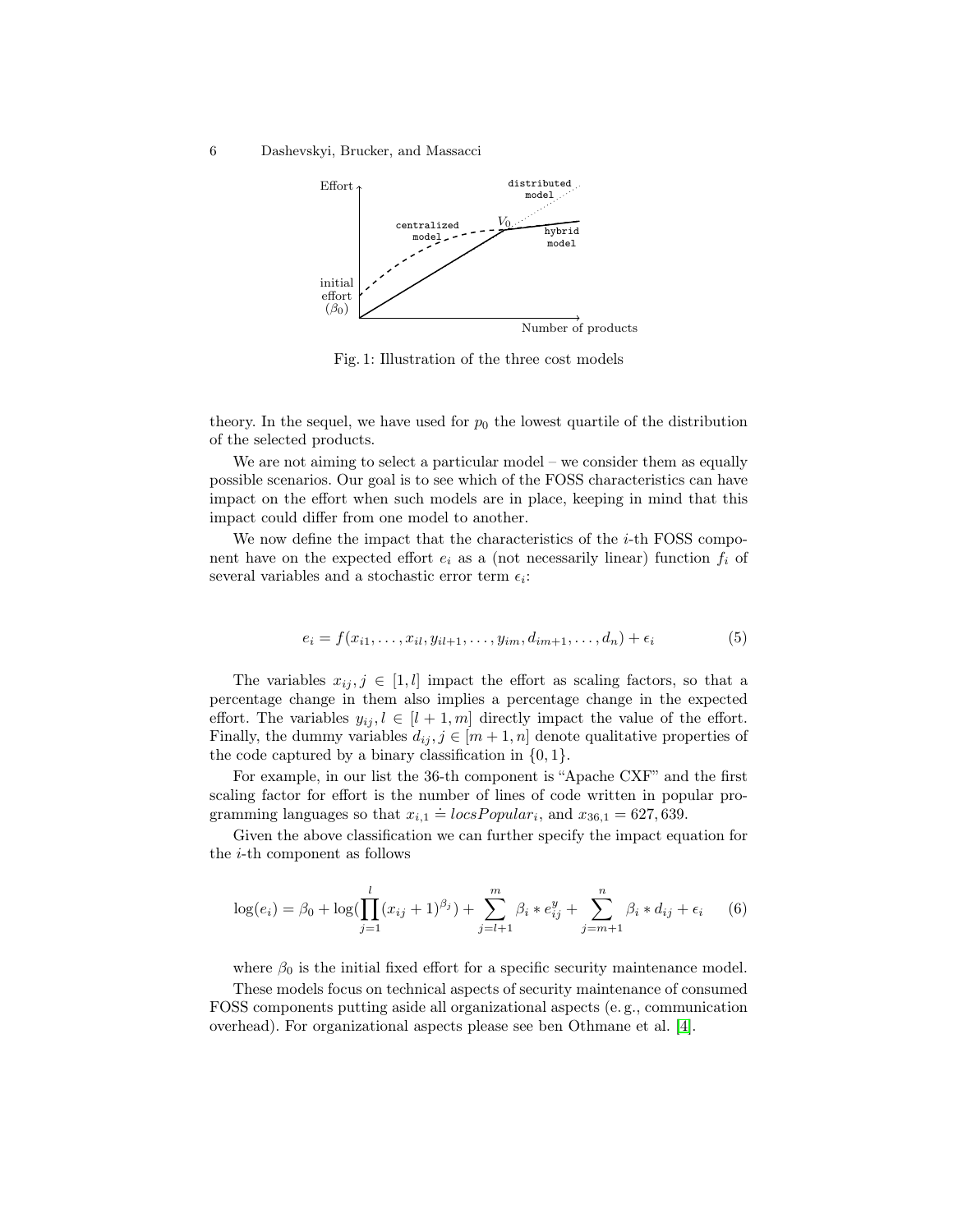<span id="page-6-1"></span>

| rable 2. Vullerability prediction approaches |                                                               |                                                                                                          |                                 |  |  |
|----------------------------------------------|---------------------------------------------------------------|----------------------------------------------------------------------------------------------------------|---------------------------------|--|--|
| Paper                                        | Predictors                                                    | Vulnerability data                                                                                       | Predicted vars                  |  |  |
| Massacci & Nguyen [14] Known vulnerabilities |                                                               | MFSA, NVD, Bugzilla,<br>Microsoft Security<br>Bulletin, Apple Knowledge<br>Base, Chrome Issue<br>Tracker | Vulnerabilities                 |  |  |
| Shin & Williams $[25]$                       | Code complexity<br>metrics                                    | MFSA, NVD, Bugzilla                                                                                      | Vulnerable<br>functions         |  |  |
| Shin et al. [24]                             | Code complexity,<br>Developer activity                        | MFSA, Red Hat Linux<br>package manager                                                                   | Vulnerable files                |  |  |
| Nguyen $&$ Tran [16]                         | Member and<br>Component<br>dependency graphs,<br>Code metrics | MFSA, NVD                                                                                                | Vulnerable<br>functions         |  |  |
| Walden & Doyle [27]                          | SAVD, SAVI                                                    | NVD                                                                                                      | Post-release<br>vulnerabilities |  |  |
| Scandriato et al. [21]                       | Frequencies of terms                                          | Fortify SCA warnings                                                                                     | Vulnerable files                |  |  |
| Walden et al. [28]                           | Code metrics,<br>Frequencies of terms                         | <b>NVD</b>                                                                                               | Vulnerable files                |  |  |

Table 2: Vulnerability prediction approaches

# <span id="page-6-0"></span>4 Related Work

An extensive body of research explores the applicability of various metrics for estimating the num[ber](#page-16-3) of vulnerabilities of a FOSS co[mp](#page-16-4)onent.

The simplest metric is time [\(si](#page-16-5)[nce](#page-16-6) release), and the corresponding model is a Vulnerab[ili](#page-6-1)ty Discovery Model. Massacci and Nguyen [14] provide a comp[reh](#page-16-7)ensive survey and independent empirical validation of several vulnerability discovery models. Several other metrics have been used: code complexity metrics [25,24,16], developer [ac](#page-6-2)tivity metrics [24], static analysis defect densities [27], frequencies of occurrence of programming constructs [21,28], etc. We illustrate some representative cases in Table 2.

Shin and Williams [25] evaluated software complexity metrics for identifying vulnerable functions. The authors collected information about vulnerabilities in Mozilla JavaScript Engine (JSE) from MFSA<sup>4</sup>, and showed that nesting com[plex](#page-15-2)ity could be an important factor to consider. The authors stress that their approach has few false positives, but several false negatives. In a follow-up work, Shin et al. [24] also analyzed several developer activity metrics showing that poor developer collaboration can potentially lead to vulnerabilities, and that code complexity metrics alone are not a good vulnerability predictor.

<span id="page-6-2"></span>Nguyen and Tran [16] built a vulnerability predicti[on](#page-16-7) model that represents software with dependency graphs and uses machine learning techniques to train [the predictor. They used static cod](https://www.mozilla.org/en-US/security/advisories/)e analysis tools to compute several source code metrics and tools for extracting dependency information from the source code, adding this information to the graphs that represent an application. To validate the approach, the authors analyzed Mozilla JSE. In comparison to [25], the model had a slightly bigger number of false positives, but less false negatives.

 $^4$  https://www.mozilla.org/en-US/security/advisories/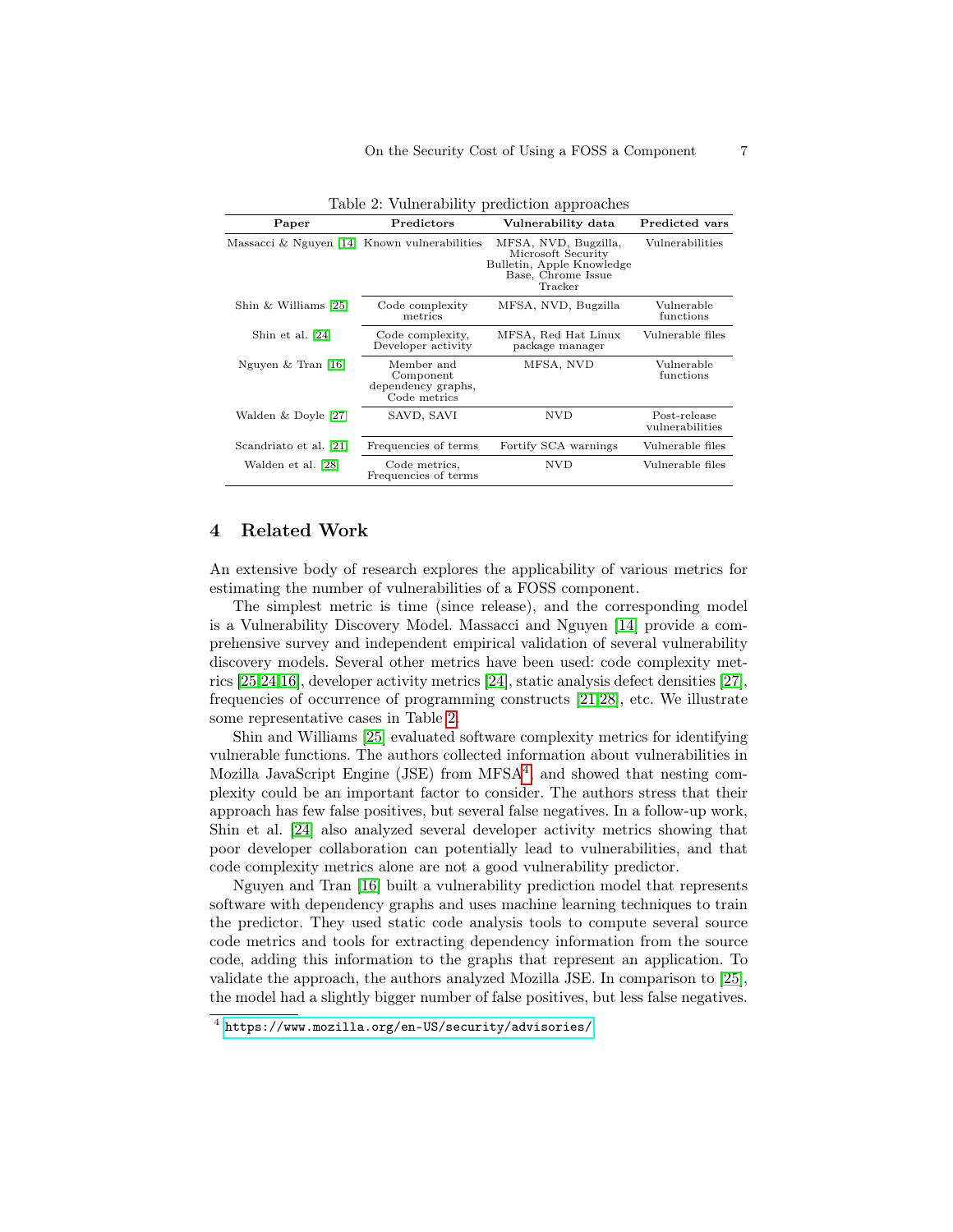#### 8 Dashevskyi, Brucker, and Massacci

Walden and Doyle [27] used static analysis for predicting web application security risks. They measured the static-analysis vulnerability density (SAVD) metric across version histories of five PHP web applications, which is c[alcu](#page-16-5)lated as the number of warnings issued by the  $\texttt{Fortify} \, \texttt{SCA}^5$  tool per one thousand lines of code. The authors performed multiple regression analyses using SAVD values for different severity levels as explanatory variables, and the postrelease vulnerability density as the response variable showing that SAVD metric could be a potential predictor for the number of new vulnerabilities.

Scandriato et al. [21] proposed to use a machine learning approach that mines source code of Android components and tracks the occurrences of specific patterns. The authors used the Fortify SCA tool: if the tool issues a warning about a [file](#page-16-5), this file is considered to be vulnerable. However, it may not be the case as Fortify can have many false positives, and authors verified manually only the alerts for 2 applications out of 20. The results show that the approach had good precision and recall when used for prediction within a single project. Walden et al. [28] confirmed that the vulnerability prediction technique based on text mining (described in [21]) could be more accurate than models based on software metrics. They have collected a dataset of PHP vulnerabilities for three open source web applications by mining the NVD and security announcements of those applications. They have built two prediction models: 1) a model that predicts potentially vulnerable files based on source code metrics; and 2) a model that uses the occurrence of terms in a PHP file and machine learning. The analysis shows that the machine learning m[ode](#page-15-3)l had better precision and recall than the code metrics model, however, this model is applicable only for scripting languages (and must be additionally adjusted for languages other than PHP).

Choosing the right source of vulnerability information is crucial, as any vulnerability prediction approach highly depends on the accuracy and completeness of the information in these sources. Massacci and Nguyen [13] addressed the question of selecting the right source of ground truth for vulnerability analysis. The authors show that different vulnerability features are often scattered across vulnerability databases and discuss problems that are present in these sources. Additionally, the authors provide a study on Mozilla Firefox vulnerabilities. Their example shows that if a vulnerability prediction approach is using only one source of vulnerability data - MFSA, it would actually miss an important number of vulnerabilities that are present in other sources such as MFSA and NVD. Of course, the same should be true also for the cases when only the NVD is used as the ground truth for predicting vulnerabilities.

To the best of our knowledge, there is no work that predicts the effort required to resolve security issues in consumed third-party products.

#### [5 Data Sources](http://www8.hp.com/us/en/software-solutions/static-code-analysis- sast/)

We considered the following public data sources to obtain the metrics of FOSS projects that could impact the security effort in maintaining them:

 $^5$  http://www8.hp.com/us/en/software-solutions/static-code-analysis-sast/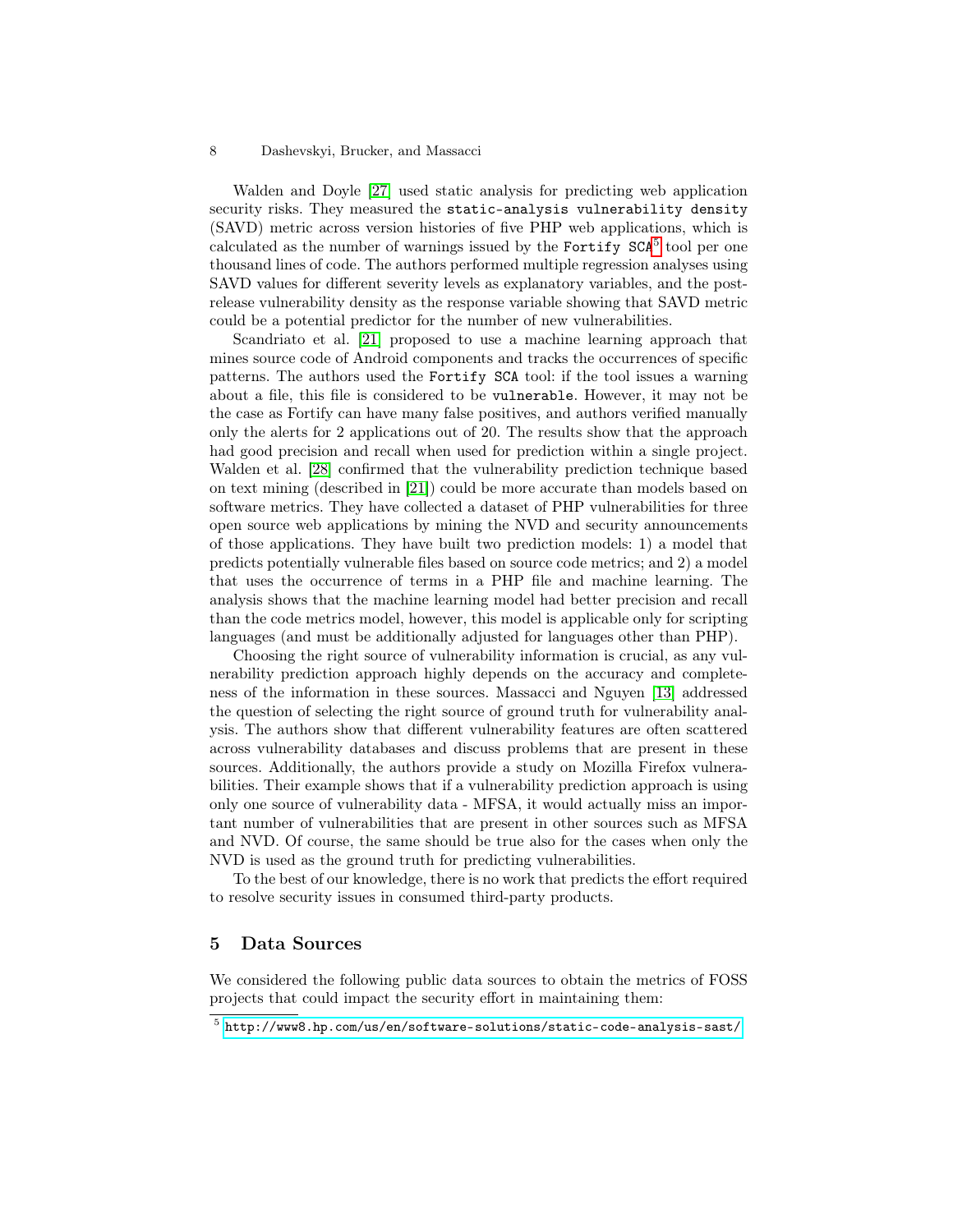- 1. National Vulnerability Database  $(NUD)$   [the U](http://osvdb.org)S government public vulnerability database, we use it as the main source of public vulnerabilities (https://nvd.nist.gov/).
- 2. Open Sourced Vulnerability Database (OSVDB) an independent public vulnerability database. We use it as the secondary source of public vulnerabilities to complement the data we obtain from the NVD (http: //osvdb.org).
- 3. Black Duck Code Center a commercial platform for the open source governance can be used within an organization for the approval of the usage of FOSS components by identifying legal, operational and security risks that can be caused by these components. We use S[AP instal](https://www.openhub.net/)lation to identify the [m](https://www.openhub.net/)ost popular FOSS components within SAP.
- 4. Open Hub (formerly Ohloh) a free offering from the Black Duck that is supported by the online community. The Open Hub retrieves data from source code repositories of FOSS projects and maintains statistics that represent various properties of the cod[e base o](https://scan.coverity.com/projects)f a project (https: [//www.openh](https://scan.coverity.com/projects)ub.net/).
- 5. Coverity Scan Service website in 2006 Coverity started the initiative of providing [fr](#page-8-1)ee static code scans for FOSS projects, and many of the projects hav[e registered since that time. We](https://www.exploit-db.com/) use this website as one of the sources that can help to infer whether a FOSS project is using SAST tools (https: //scan.coverity.com/projects)
- 6. Exploit Database website  $-$  the public exploit database that is maintained by the Offensive Security<sup>6</sup> company. We use this website as the source [for the exploit numbers \(](https://www.coreinfrastructure.org/programs/census-project)https://www.exploit-db.com/).
- <span id="page-8-0"></span>7. Core Infrastructure Initiative (CII) Census – the experimental methodology for parsing through data of open source projects to help identify projects that need some external funding in order to improve their security. We use a part of their data to obtain information about Debian installations (https://www.coreinfrastructure.org/programs/census-project).

# 6 FOSS Project Metrics Selection

Initially we considered SAP installation of the Black Duck Code Center repository as the source of metrics that could impact the security maintenance effort when using FOSS components. We also performed a literature review and a survey of other repositories to identify potentially interesting variables not currently used in the industrial setting, clustering them by the following four categories:

- <span id="page-8-1"></span>Security Development Lifecycle (SDL) – metrics that characterize how [the SDL is im](https://www.offensive-security.com/)plemented within a FOSS project. It includes indicators whether a project encourages to report security issues privately, is using one or more static analysis tools during development, etc.
- Implementation various implementation characteristics such as the main programming language and the type of a project.

 $^6$  https://www.offensive-security.com/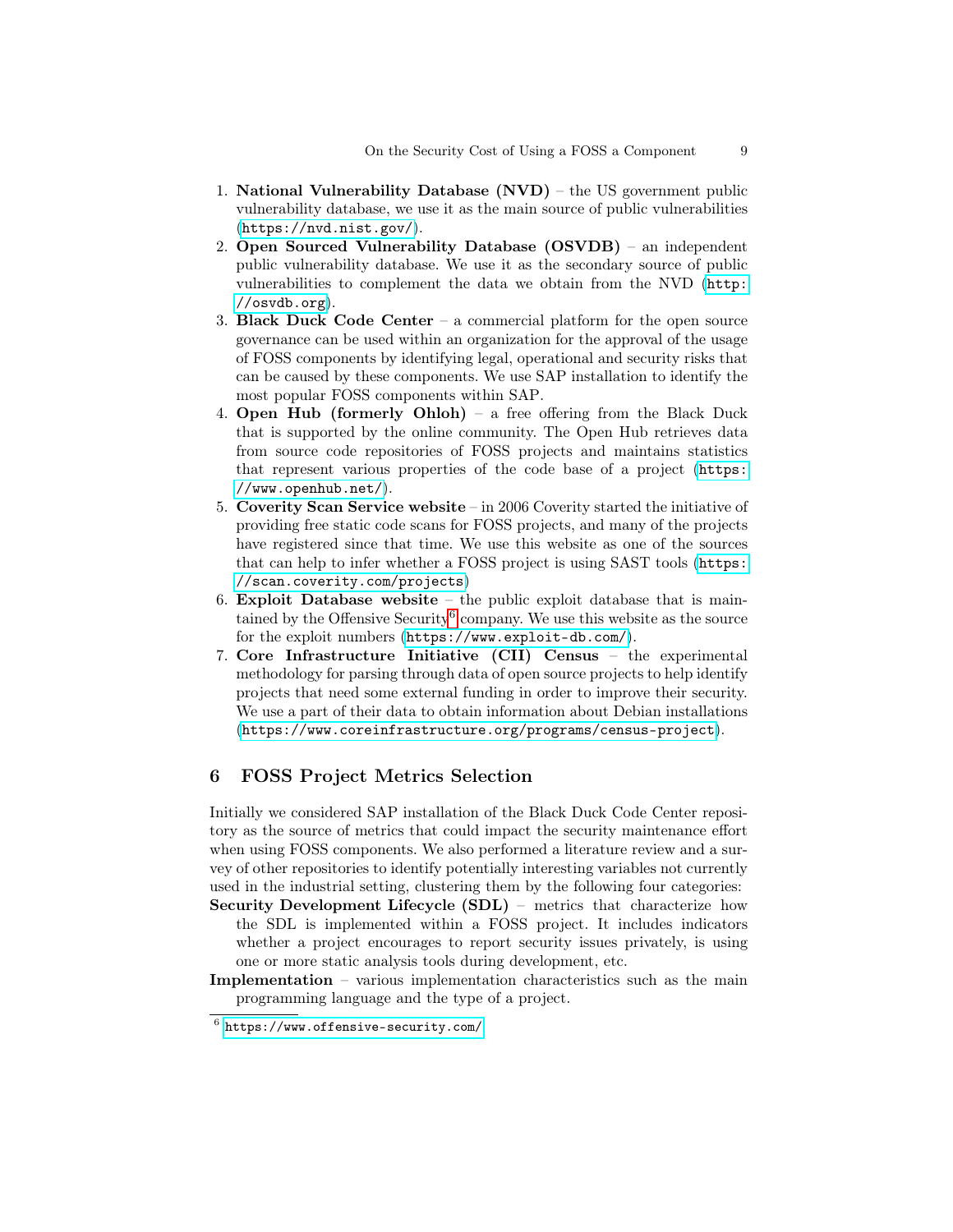10 Dashevskyi, Brucker, and Massacci

Popularity – metrics that are relevant to the overall popularity of a FOSS project (e. g., user count and age in years).

**Effort** – we use these variables as the proxy for the desired response variable the effort required by companies to update and maintain their applications that are using FOSS components.

Table 3 shows the i[nit](#page-15-4)[ial](#page-16-8) set of metrics that we c[on](#page-15-5)[si](#page-15-6)dered, describing the rationale for including them and references to the literature in which the same or similar metrics were used.

The age of a project, its size and the number of developers (years, locsTotal, a[nd](#page-15-7) [con](#page-15-8)[tri](#page-16-9)bs) are traditionally used in various studies that investigate defects and vulnerabilities in software [7,31], the software evolution [5,3] and maintenance [32]. We consider security vulnerabilities to be a specific class [of](#page-16-10) [sof](#page-16-3)[tw](#page-16-9)[are](#page-15-9) defects, which are likely to be impacted by these factors.

Several studies considered the popularity of FOSS projects as being relevant to their quality and maintenance [19,20,32] - we used userCount from Open [Hu](#page-16-11)b and debianInst from CII Census as measures of popularity for a project. Many studies investigated whether frequent changes to the source code can introduce new defects [15,34,24,32,11] - we intended to capture this with locsAdded, locsRemoved, and commits metrics from Open Hub.

The presence of security coding standards as a taxonomy of common pro[g](#page-15-10)ramming errors [10,23] that caused vulnerabilities in projects should reduce the amount of vulnerabilities and the effort as well. We could not find references to how the presence of security tests could impact the effort.

Wheeler [29] suggested that successful FOSS projects should use SAST tools, which should at least reduce the amount of "unforgivable" security issues discussed by Christey [6].

Numbers of vulnerabilities and exploits have a strong correlation (in our dataset: rho  $= 0.71$ ,  $p < 0.01$ ) because security researchers can create exploits to test published vulnerabilities and, alternatively, they can create exploits to prove that a vulnerability indeed exists (so that it will be published as a CVE entry after an exploit was disclosed). We tested both values without finding significant differences and for simplicity we report here the vulns variable as the proxy for effort.

After obtaining the values of these metrics for a sample of 50 projects we understood that only variables that could be extracted automatically and semiautomatically are interesting for the maintenance phase. Gathering the data manually introduces bias and limits the size of a dataset that we can analyze, and, therefore, the validity of the analysis at all. Thus, we removed the manual variables and expanded the initial dataset up to 166 projects (at least 5 consuming products in SAP Black Duck repository).

We also tried to find commonalities between FOSS projects and to cluster them. However, this process would introduce significant human bias. For example, the "Apache Struts 2" FOSS component is used by SAP as a library in one project, and as a development framework in another one (indeed, it can be considered to be both a framework and a set of libraries). If we "split" the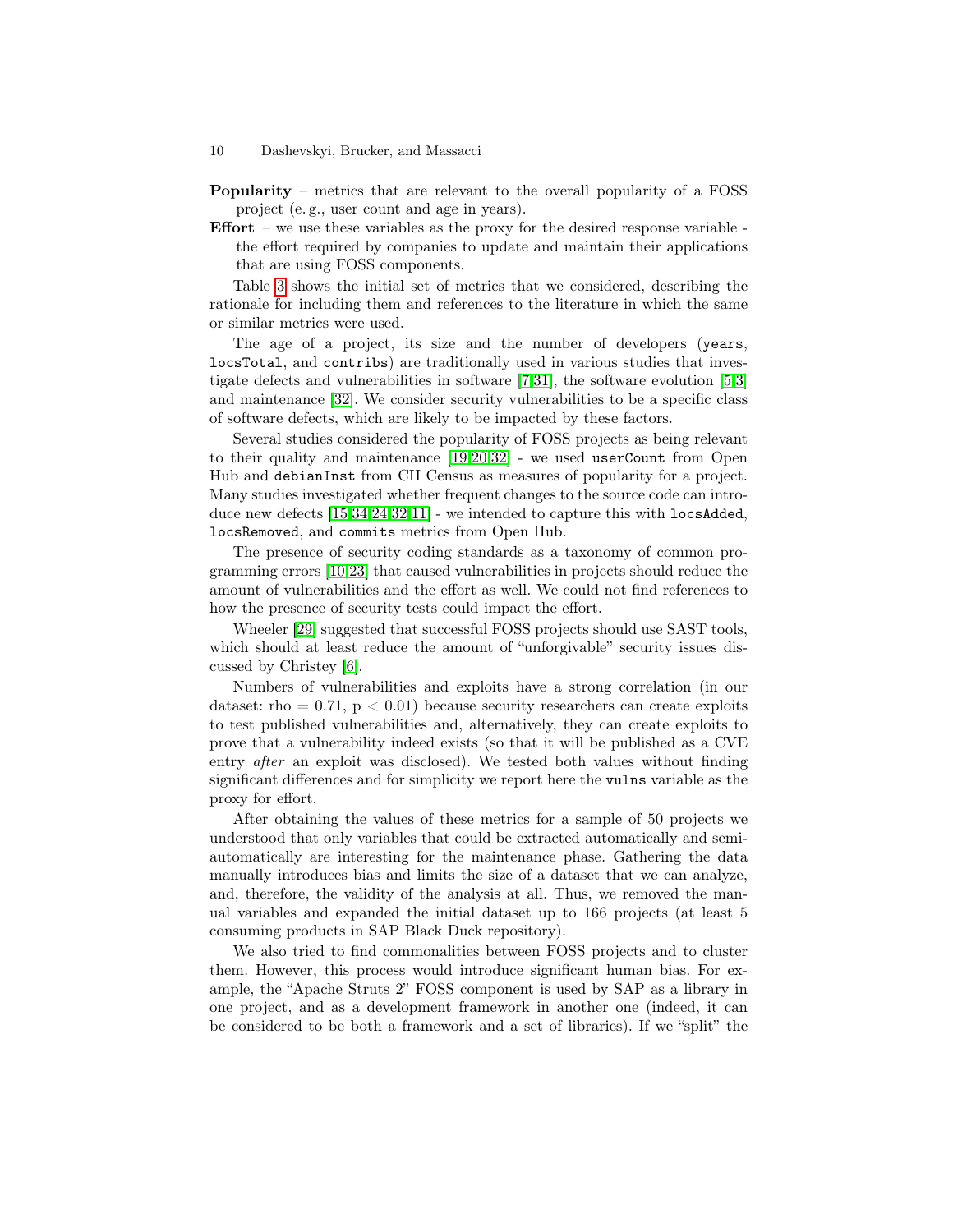"Apache Struts 2" data point into another two instances marked as "library" and "framework", this would introduce dependency relations between these data points. Assigning arbitrarily only one category to such data points would also be inappropriate.

A comprehensive classification of FOSS projects would require to perform a large number of interviews with developers to understand the exact nature of the usage of a component and the security risk. However, it is unclear what would be the added value to developers of this classification.

Below we describe relations between explanatory and response variable:

- 1. locsPopular and locsBucket  $(x_{ij})$  the more there are lines of code, the more there are potential vulnerabilities (that are eventually disclosed publicly). We use these two variables instead of just having locsTotal because almost every project in our dataset is written in multiple programming languages, including widely-used languages (locsPopular), and rarely-used ones (locsBucket). Therefore, different ratios between these two variables could impact the effort differently.
- 2. **locsEvolution**  $(y_{ij})$  shows how the code base of a project was changed for the whole period of its life. We compute this metric by obtaining the sum of the total number of added and removed lines of code divided by locsTotal. Figure 2 shows that we could not use added and deleted lines of code as the measure of global changes as they correlate with each other and with locsTotal, however locsEvolution has no correlations with locsTotal and can be used as an independent predictor.
- 3. userCount and debianInst  $(y_{ij})$  the more there are users, the more potential security vulnerabilities will be reported. debianInst provides an alternative measure for userCount, however, the two measures are not exactly correlated as some software is usually downloaded from the Web (e. g., Wordpress) so it is very unlikely that someone would install it from the Debian repository, even if a corresponding package exists. On the other hand, some software may be distributed only as a Debian package.
- 4. years  $(y_{ij})$  more vulnerabilities could be discovered over time.
- 5. commits  $(y_{ij})$  many commits introduce many atomic changes that can lead to more security issues.
- 6. contribs  $(y_{ij})$  many contributors might induce vulnerabilities as they might not have exhaustive knowledge on the project and can incidentally break some features they are unaware of.
- 7. noManagedLang  $(d_{ij})$  parts written in programming languages without built-in memory management could have more security vulnerabilities (e. g., DoS, Sensitive information disclosure, etc.).
- 8. scripting Lang  $(d_{ij})$  software including fragments in scripting languages could be prone to code injection vulnerabilities.

In spite of their intuitive appeal we excluded dummy variables related to the programming language from our final analysis because we realized that essentially all projects have components of both, therefore, all regression equations would violate the independence assumption.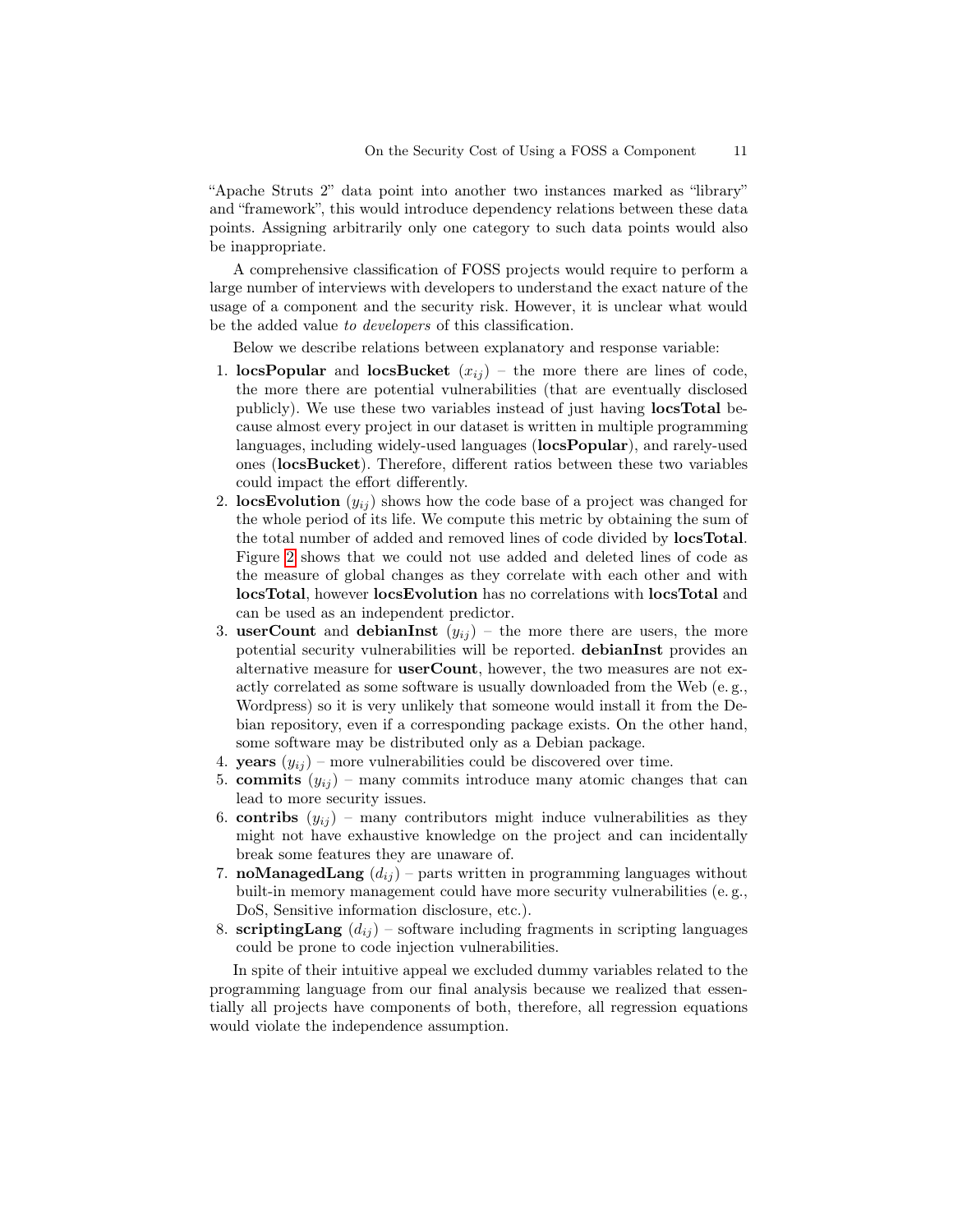| Variable                  | Category   | Source                                                      | Collection<br>$\mathbf{method}$ | Rationale                                                                                                                         | Ref.                                                                                                     |
|---------------------------|------------|-------------------------------------------------------------|---------------------------------|-----------------------------------------------------------------------------------------------------------------------------------|----------------------------------------------------------------------------------------------------------|
| noSecTest                 | SDL        | Project website,<br>code repository                         | Manual                          | The test suite neither<br>contains tests for past<br>vulnerabilities (regression)<br>nor for tests for security<br>functionality. | [29] [1] [6]                                                                                             |
| privateVulns              | SDL        | Project website                                             | Manual                          | There is a possibility to<br>report security issues<br>privately.                                                                 |                                                                                                          |
| secList                   | SDL        | Project website                                             | Manual                          | There is a list of past<br>security vulnerabilities.                                                                              |                                                                                                          |
| noSast                    | SDL        | Project website,<br>code repository,<br>Coverity<br>website | Manual                          | A project is not using static<br>code analysis tools.                                                                             | [29] [1]                                                                                                 |
| noManagedLang             | Implement. | Open Hub                                                    | Automatic                       | Parts of the project are<br>written in a language<br>without automatic memory<br>management.                                      | [32] [30]                                                                                                |
| scriptingLang Implement.  |            | Open Hub                                                    | Automatic                       | Parts of a project are<br>written in a scripting<br>language.                                                                     | $[32]$                                                                                                   |
|                           |            | noCodingStand Implement. Project website                    | Manual                          | A project has no coding<br>standards for potential<br>contributors.                                                               | $[1]$                                                                                                    |
| <b>locsTotal</b>          | Implement. | Open Hub                                                    | Automatic                       | Total size of code bases<br>(LoC).                                                                                                | $[5]$ $[7]$ $[31]$<br>[3] [33]                                                                           |
| locsPopular               | Implement. | Open Hub                                                    | Automatic                       | Total size of Java, C, $C_{++}$ ,<br>PHP, JavaScript, and SQL<br>code (LoC).                                                      |                                                                                                          |
| locsBucket                | Implement. | Open Hub                                                    | Automatic                       | Size of the code bases for<br>other programming<br>languages $(LoC)$ .                                                            |                                                                                                          |
| locsAdded,<br>locsRemoved | Implement. | Open Hub                                                    | Automatic                       | The development activity of<br>a project.                                                                                         | $\lceil 15 \rceil \lceil 7 \rceil \lceil 34 \rceil$<br>$\left[24\right] \left[11\right] \left[32\right]$ |
| userCount                 | Popularity | Open Hub                                                    | Automatic                       | The user count of a project<br>(Open Hub).                                                                                        | [19] [18] [1]<br> 32   20   30                                                                           |
| debianInst                | Popularity | CII Census                                                  | Semi-<br>automatic              | The number of installations<br>of a Debian package that<br>corresponds to a project.                                              |                                                                                                          |
| commits                   | Popularity | Open Hub                                                    | Automatic                       | Number of total commits.                                                                                                          | $\left[ 15\right]$ $\left[ 24\right]$ $\left[ 32\right]$                                                 |
| contribs                  | Popularity | Open Hub                                                    | Automatic                       | Total number of<br>contributors.                                                                                                  | $\left[ 15\right]$ $\left[ 24\right]$ $\left[ 32\right]$                                                 |
| years                     | Popularity | Open Hub                                                    | Automatic                       | Age of a project in years.                                                                                                        | [17] [32] [11]                                                                                           |
| vulns                     | Effort     | NVD, OSVDB,<br>and other vuln.<br>databases                 | Semi-<br>Automatic              | The total number of<br>publicly disclosed<br>vulnerabilities.                                                                     |                                                                                                          |
| exploits                  | Effort     | Exploit DB<br>website                                       | Semi-<br>automatic              | The total number of<br>publicly available exploits.                                                                               |                                                                                                          |
| blackduck                 | Effort     | <b>Black Duck</b><br>Code Center                            | Automatic                       | The total number of<br>requests for a FOSS<br>component within SAP.                                                               |                                                                                                          |

Table 3: FOSS project metrics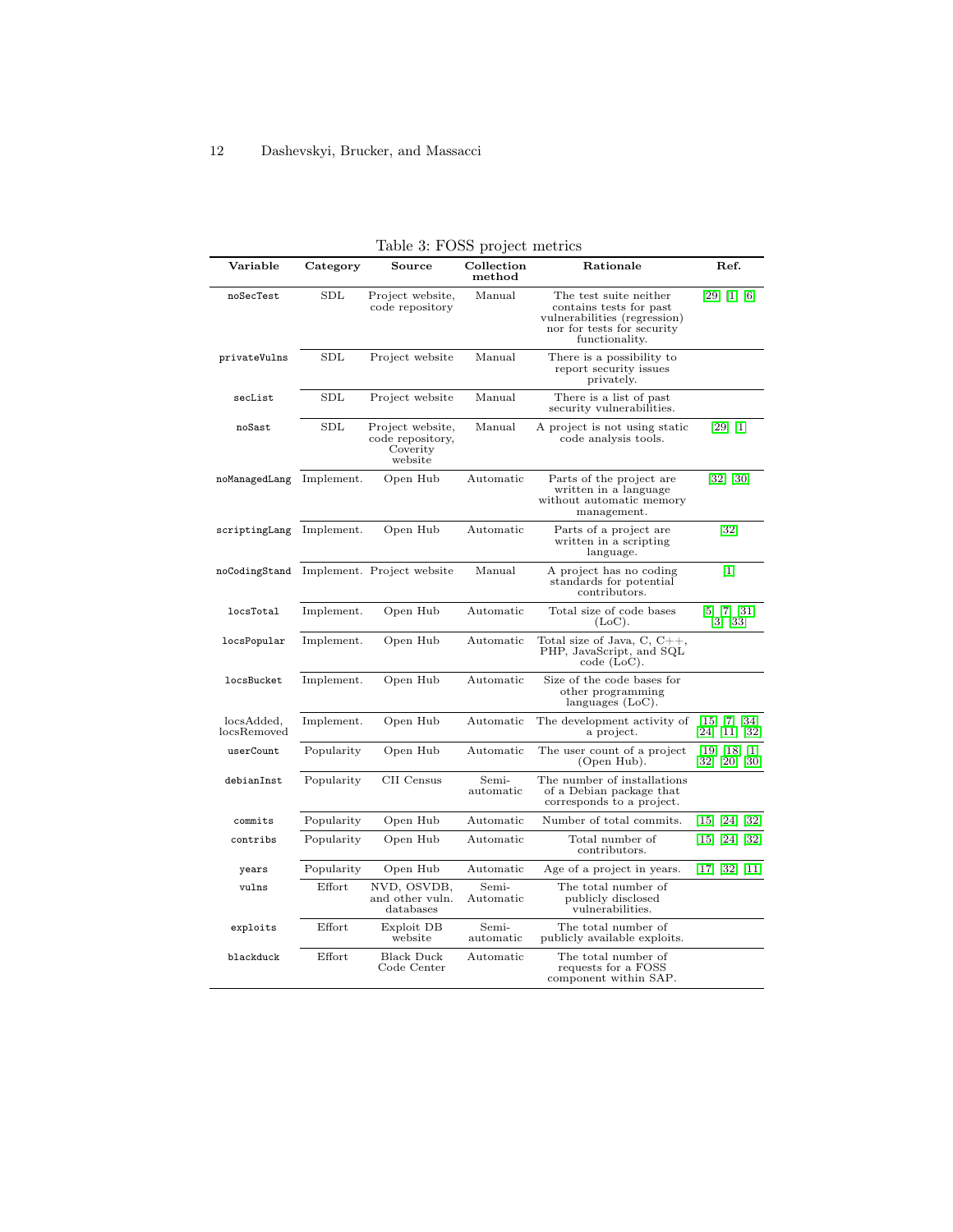Table 4 shows the descriptive statistics of response and explanatory variables selected for the analysis.



Fig. 2: The locsEvolution metric

# <span id="page-12-0"></span>7 Analysis

To analyze the statistical significance of the model[s a](#page-13-0)nd identify the variables that impact security effort, we employ a least-square regression (OLS). Our reported  $R^2$  values  $(0.21, 0.34, 0.39)$  and F-statistic values  $(5.30, 10.13, 12.41)$ are acceptable considering that we have deliberately run the OLS regression with all variables of interest, as our purpose is to see which variables have no impact. The results of estimates for each security effort model are given in Table 5.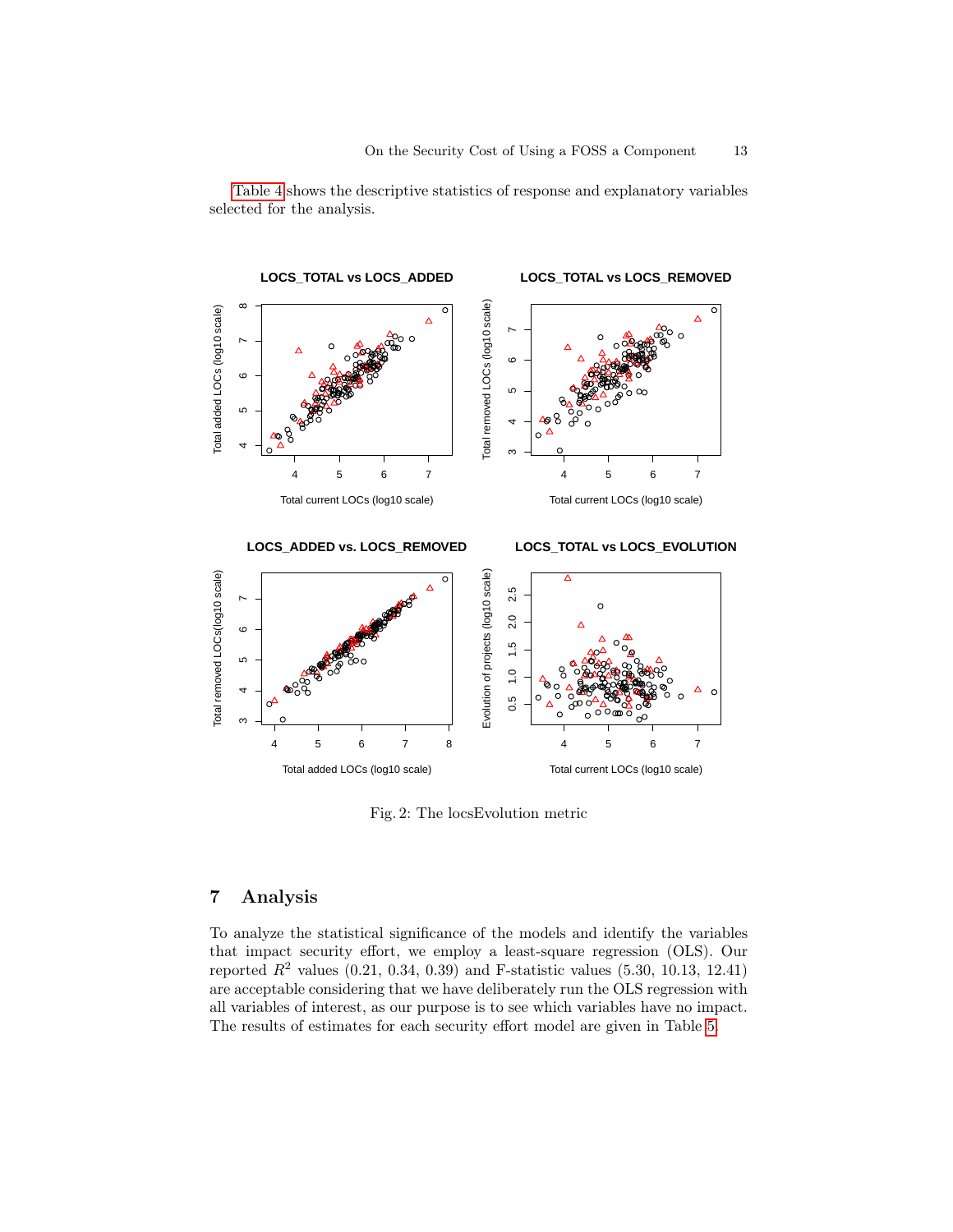<span id="page-13-0"></span>

|                                                                                                       | <b>Statistic</b>                                               |                                                                          |                                                       |                                                                                                        |                                                                                     |                                                                                              |
|-------------------------------------------------------------------------------------------------------|----------------------------------------------------------------|--------------------------------------------------------------------------|-------------------------------------------------------|--------------------------------------------------------------------------------------------------------|-------------------------------------------------------------------------------------|----------------------------------------------------------------------------------------------|
| Variable                                                                                              |                                                                | Min 1st Quartile                                                         | Median                                                |                                                                                                        | Mean 3rd Quartile                                                                   | Max                                                                                          |
| effort_centralized<br>effort distributed<br>effort_hybrid                                             | 0.69<br>2.00<br>2.00                                           | 3.64<br>38.24<br>2540.00                                                 | 4.43<br>84.50<br>44.00                                | 4.81<br>706.60<br>210.10                                                                               | 5.75<br>316.50<br>139.10                                                            | 10.13<br>25020.00<br>4554.00                                                                 |
| years<br>userCount<br>debianInst<br>contribs<br>commits<br>locsPopular<br>locsBucket<br>locsEvolution | 1.00<br>0.00<br>0.00<br>1.00<br>18.00<br>0.00<br>58.00<br>1.70 | 7.00<br>9.00<br>42.75<br>15.00<br>1160.00<br>32350.00<br>5216.00<br>4.85 | 10.00<br>52.00<br>1407.00<br>32.00<br>4365.00<br>7.10 | 10.27<br>258.00<br>21970.00<br>115.20<br>9785.00<br>110700.00 345700.00<br>32770.00 195600.00<br>15.18 | 13.75<br>178.00<br>12390.00<br>101.20<br>8806.00<br>310700.00<br>128000.00<br>12.60 | 28.00<br>9390.00<br>175900.00<br>1433.00<br>174803.00<br>13830000.00<br>9372000.00<br>638.10 |

Table 4: Descriptive statistics

Table 5: Ordinary least-square regression results

|                                                | Centralized model                                                   | Distributed model                                                  | Hybrid model                                     |  |  |
|------------------------------------------------|---------------------------------------------------------------------|--------------------------------------------------------------------|--------------------------------------------------|--|--|
| Intercept                                      | $(4.29 \cdot 10^{0})^{\frac{5}{3}}$<br>$9.40 \cdot 10^{-1}$         | $1.89 \cdot 10^{0}$<br>$(2.33 \cdot 10^{0}$                        | $)^{\dagger} - 1.83 \cdot 10^{0}$<br>$(-1.96)^*$ |  |  |
| $log(logPop+1)$                                | $2.68 \cdot 10^{-2}$<br>$(1.32 \cdot 10^{0}$                        | $1.46 \cdot 10^{-1}$<br>$(1.94 \cdot 10^{0}$                       | $0.25 \cdot 10^{0}$<br>$(2.89)^{\ddagger}$       |  |  |
| $log(logBucket+1)$                             | $-4.01 \cdot 10^{-5}$ $(-2.00 \cdot 10^{-3})$                       | $1.28 \cdot 10^{-2}$<br>$(1.86 \cdot 10^{-1})$                     | $9.42 \cdot 10^{-2}$<br>(1.20)                   |  |  |
| locsEvolution                                  | $1.83 \cdot 10^{-4}$<br>$(0.31 \cdot 10^{0}$                        | $8.62 \cdot 10^{-4}$<br>$(3.98 \cdot 10^{-1})$                     | $9.31 \cdot 10^{-4}$<br>(0.38)                   |  |  |
| years                                          | $2.07 \cdot 10^{-2}$<br>$(2.66 \cdot 10^{0}$                        | $8.47 \cdot 10^{-2}$<br>$(2.94 \cdot 10^{0})^{\ddagger}$           | $9.47 \cdot 10^{-2}$<br>$(2.87)^{T}$             |  |  |
| commits                                        | $-1.01 \cdot 10^{-6}$ (-0.46 $\cdot 10^{0}$ )                       | $-5.96 \cdot 10^{-6}$ $(-7.26 \cdot 10^{-1})$                      | $-1.11 \cdot 10^{-5}$<br>$(-1.19)$               |  |  |
| contribs                                       | $-7.50 \cdot 10^{-5}$ ( $-0.47 \cdot 10^{0}$ )                      | $-3.31 \cdot 10^{-4}$ ( $-0.57 \cdot 10^{0}$                       | $5.66 \cdot 10^{-4}$<br>(0.84)                   |  |  |
| userCount                                      | $8.77 \cdot 10^{-5}$ $(2.22 \cdot 10^{0}$<br>$\lambda$ <sup>T</sup> | $5.49 \cdot 10^{-4}$ $(3.74 \cdot 10^{0}$<br>$\lambda$             | $5.81 \cdot 10^{-4}$<br>$(3.46)^{8}$             |  |  |
| debianInst                                     | $1.70 \cdot 10^{-6}$ $(2.39 \cdot 10^{0})^{\dagger}$                | $8.99 \cdot 10^{-6}$ $(3.41 \cdot 10^{0}$                          | $1.10 \cdot 10^{-5}$<br>$(3.64)^{8}$             |  |  |
| N                                              | 166                                                                 | 166                                                                | 166                                              |  |  |
| Multiple $R^2$                                 | 0.21                                                                | 0.34                                                               | 0.39                                             |  |  |
| Adjusted $R^2$                                 | 0.17                                                                | 0.30                                                               | 0.36                                             |  |  |
| F-statistic                                    | 5.30 ( $p < 0.01$ )                                                 | 10.13 ( $p < 0.01$ )                                               | 12.41 ( $p < 0.01$ )                             |  |  |
| Note, <i>t</i> -statistics are in parentheses. |                                                                     | Signif.codes: * 5%, † 1%, $\frac{1}{7}$ 0.1%, $\frac{8}{7}$ 0.001% |                                                  |  |  |

Zhang et al. [31] demonstrated a positive relationship between the size of a code base (LOC) and defect-proneness. Zhang [33] evaluated the LOC metrics for defect prediction and concluded that larger modules tend to have more defects. Security vulnerabilities are a subclass of software defects, and our results show that this effect only holds for particular pro[gra](#page-15-12)[m](#page-15-4)[min](#page-16-3)g languages: the locsPopular variable has a positive impact on the effort (it is statistically significant for the distributed and hybrid models), the locsBucket is essentially negligible as a contribution  $(10^{-5})$ .

The locsEvolution, commits and contribs variables do not seem to have an i[mpa](#page-15-14)ct. We expected the opposite result, as many works (e. g., [15,7,24]) suggest a positive relation between number (or frequency) of changes and defects. However, the[se](#page-15-15) works assessed changes with respect to distinct releases or components or methods, while we are using the cumulative number of changes for all versions in a project; we may not capture the impact because of this.

The study by Li et al. [12] showed that the number of security bugs can grow significantly over time. Also, according to the vulnerability discovery process model described by Alhazmi et al. [2], the longer is the active phase of a software the more attention it will attract, and more hackers will get familiar with it to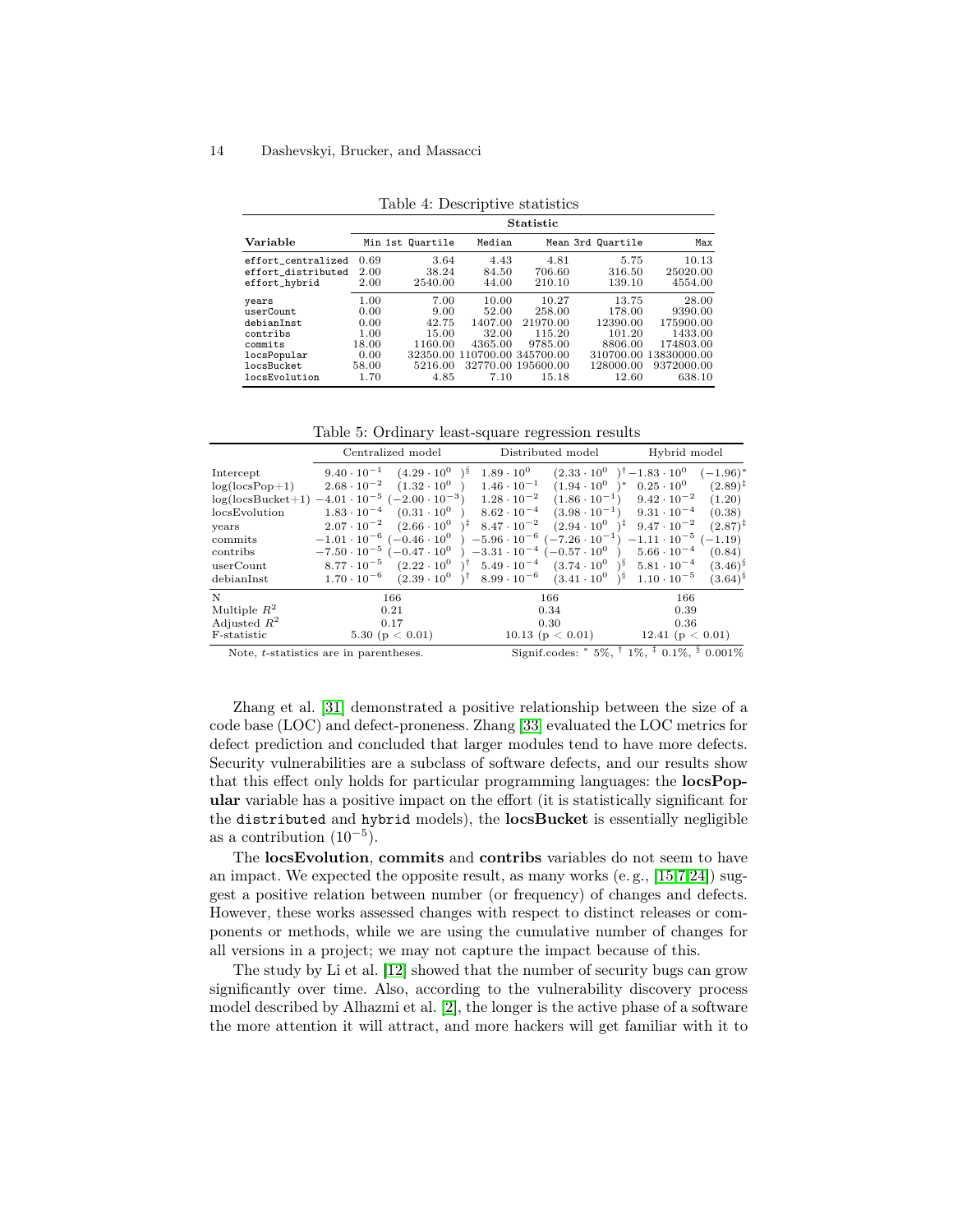break it. Massacci and Nguyen [13] illustrated this model by showing that the vulnerability discovery rate was the highest during the active phase of Mozilla Firefox 2.0. We find that the age of a project – years has a significant impact in all our effort models, thus supporting those models.

<span id="page-14-1"></span>It is a folk knowledge that "Given enough eyeballs, all bugs are shallow" [19], meaning that FOSS projects have the unique opportunity to be tested and scrutinized not only by their developers, but by their user community as well. We found that in our models the number of external users (userCount and debian-Inst) of a FOSS component has small but statistically significant impact. This could be explained by the intuition that only a major increase of the popularity of a FOSS project could result in finding and publishing new vulnerabilities: not every user would have enough knowledge in software security for finding vulnerabilities (or motivation for reporting them).

# 8 Conclusions

In this paper we have investigated the publicly available factors that can impact the effort required for performing security maintenance process within large software vendors that have extensive consumption of FOSS components. We have defined three security effort models – centralized, distributed, and hybrid, and selected variables that may impact these models. We automatically collected data on these variables from 166 FOSS components currently consumed by SAP products and analyzed the statistical significance of these models.

As a proxy for security maintenance effort of consumed FOSS components we used the combination of the number of products using a these components, and the number of known vulnerabilities in them. As the summary of our findings, the main factors that influence the security maintenance effort are the amount of lines of code of a FOSS component and the age of the component. We have also observed that the external popularity of a FOSS component has statistically significant but small impact on the effort, meaning that only large changes in popularity will have a visible effect.

As a future work we plan collecting a wider sample of FOSS projects, assessing other explanatory variables and investigating our models further. Using the data for prediction of the effort is also a promising direction for the future work.

## Acknowledgments

<span id="page-14-2"></span><span id="page-14-0"></span>This work has been partly supported by the European Union under agreement no. 285223 SECONOMICS, no. 317387 SECENTIS (FP7-PEOPLE-2012-ITN), the Italian Project MIUR-PRIN-TENACE, and PON - Distretto Cyber Security attività RI.4.

### References

1. M. Aberdour. Achieving quality in open-source software. IEEE Software, 24(1):58– 64, 2007.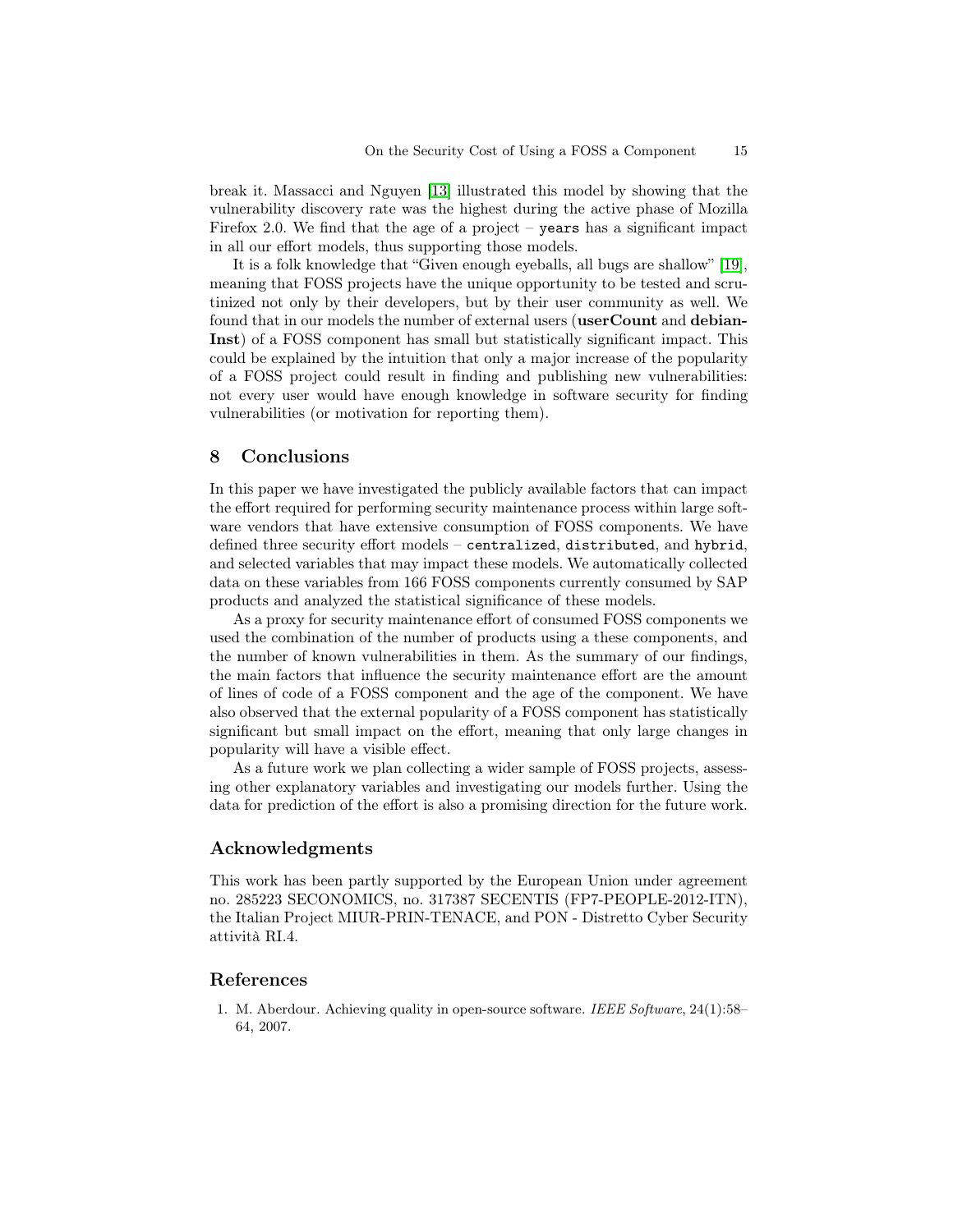- <span id="page-15-15"></span>2. O. Alhazmi, Y. Malaiya, and I. Ray. Security vulnerabilities in software systems: A quantitative perspective. In Data and Applications Security XIX, pages 281–294. 2005.
- <span id="page-15-6"></span>3. K. Beecher, A. Capiluppi, and C. Boldyreff. Identifying exogenous drivers and evolutionary stages in floss projects. Journal of Systems and Software, 82(5):739– 750, 2009.
- 4. L. ben Othmane, G. Chehrazi, E. Bodden, P. Tsalovski, A. D. Brucker, and P. Miseldine. Factors impacting the effort required to fix security vulnerabilities: An industrial case study. In Proceedings of Information Security Conference. 2015.
- <span id="page-15-5"></span>5. A. Capiluppi. Models for the evolution of os projects. In Proceedings of International Conference on Software Maintenance, 2003.
- <span id="page-15-10"></span>6. S. Christey. Unforgivable vulnerabilities. Black Hat Briefings, 2007.
- <span id="page-15-4"></span>7. M. Gegick, L. Williams, J. Osborne, and M. Vouk. Prioritizing software security fortification throughcode-level metrics. In Proceedings of the  $4th$  ACM workshop on Quality of protection, 2008.
- <span id="page-15-0"></span>8. M. Hansen, K. Köhntopp, and A. Pfitzmann. The open source approachÑopportunities and limitations with respect to security and privacy. Computers  $\mathcal{C}$  Security Journal, 21(5):461–471, 2002.
- <span id="page-15-1"></span>9. J.-H. Hoepman and B. Jacobs. Increased security through open source. Communications of the ACM, 50(1):79–83, 2007.
- 10. R. L. Jones and A. Rastogi. Secure coding: building security into the software development life cycle. Information Systems Security, 13(5):29–39, 2004.
- <span id="page-15-9"></span>11. Y. Kamei, E. Shihab, B. Adams, A. E. Hassan, A. Mockus, A. Sinha, and N. Ubayashi. A large-scale empirical study of just-in-time quality assurance. IEEE Transactions on Software Engineering, 39(6):757–773, 2013.
- <span id="page-15-14"></span>12. Z. Li, L. Tan, X. Wang, S. Lu, Y. Zhou, and C. Zhai. Have things changed now?: an empirical study of bug characteristics in modern open source software. In Proceedings of the 1st workshop on Architectural and system support for improving software dependability, 2006.
- <span id="page-15-3"></span>13. F. Massacci and V. H. Nguyen. Which is the right source for vulnerability studies?: an empirical analysis on mozilla firefox. In Proceedings of the 6th International Workshop on Security Measurements and Metrics, 2010.
- 14. F. Massacci and V. H. Nguyen. An empirical methodology to evaluate vulnerability discovery models. IEEE Transactions on Software Engineering, 40(12):1147–1162, 2014.
- <span id="page-15-12"></span>15. N. Nagappan and T. Ball. Use of relative code churn measures to predict system defect density. In Proceedings of 27th International Conference on Software Engineering, 2005.
- <span id="page-15-2"></span>16. V. H. Nguyen and L. M. S. Tran. Predicting vulnerable software components with dependency graphs. In Proceedings of the 6th International Workshop on Security Measurements and Metrics, 2010.
- <span id="page-15-13"></span>17. A. Ozment and S. E. Schechter. Milk or wine: Does software security improve with age? In Proceedings of Usenix Security Symposium, 2006.
- <span id="page-15-11"></span>18. G. Polančič, R. V. Horvat, and T. Rozman. Comparative assessment of open source software using easy accessible data. In Proceedings of 26th International Conference on Information Technology Interfaces, 2004.
- <span id="page-15-7"></span>19. E. Raymond. The cathedral and the bazaar. Knowledge, Technology  $\mathcal B$  Policy, 12(3):23–49, 1999.
- <span id="page-15-8"></span>20. H. Sajnani, V. Saini, J. Ossher, and C. V. Lopes. Is popularity a measure of quality? an analysis of maven components. In Proceedings of IEEE International Conference on Software Maintenance and Evolution, 2014.